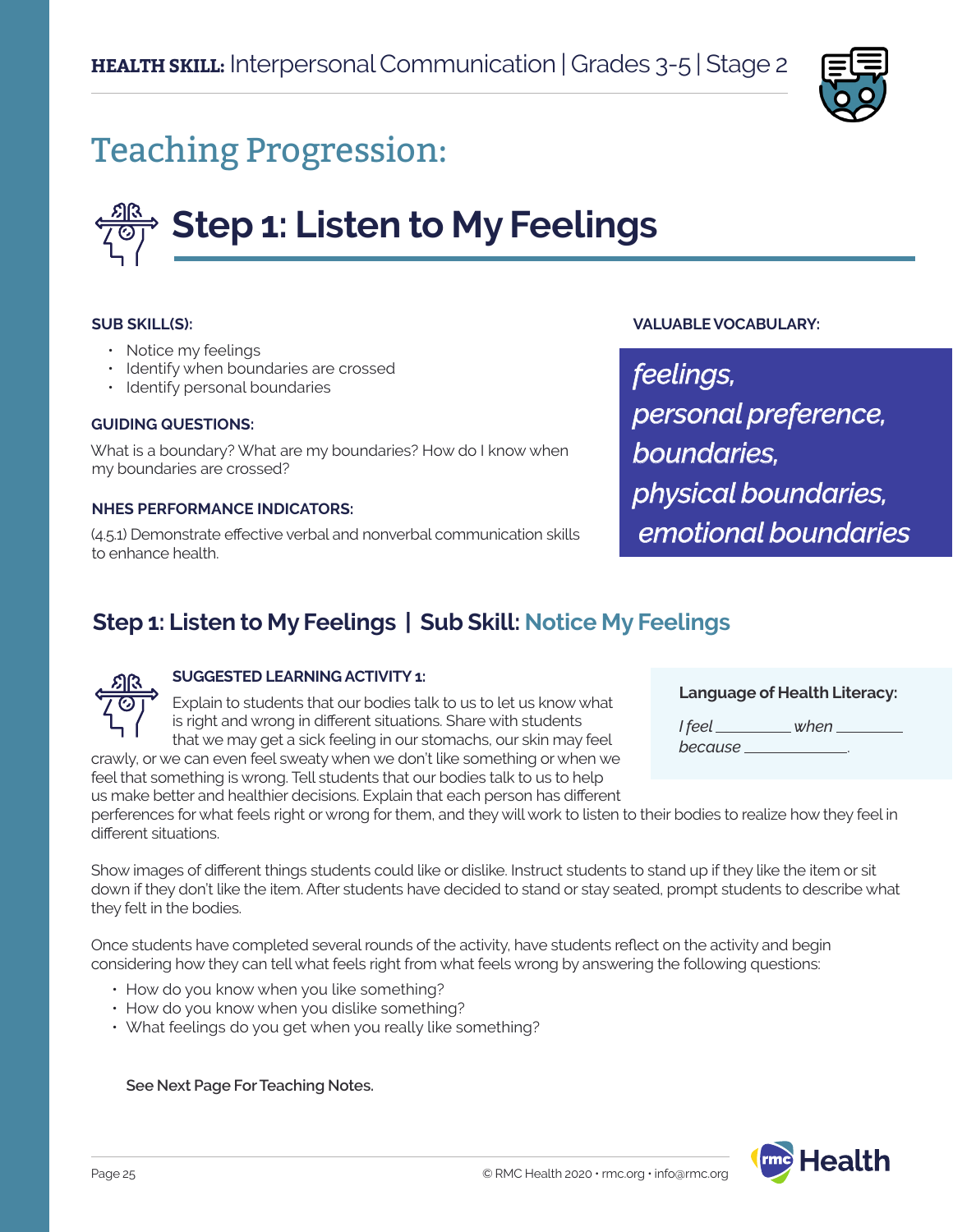

## Teaching Progression: **Step 1 | Listen to My Feelings (Cont.)**

#### **TEACHING NOTES:**

- Examples of images: apple, broccoli, soccer, dolls, etc.
- Use different movement options as necessary to accomodate students.
- During the discussion, prompt students to explain specifically how their bodies feel when they like versus dislike something.

## **Step 1: Listen To My Feelings | Sub Skill: Identify When Boundaries Are Crossed**



#### **SUGGESTED LEARNING ACTIVITY 1:**

Define *boundaries* for students. *Boundaries* are *limits and rules that we place on ourselves and others in order to feel safe and happy.* 

Share with students that our feelings alert us when someone has crossed a boundary. Explain to students that we need to know when our boundaries are crossed to be able to name our boundaries and tell others they need to stop doing something.

Read students different scenarios of people having their boundaries crossed. Create scenarios that address issues you

#### **Language of Health Literacy:**

| would make me feel ____________           |  |
|-------------------------------------------|--|
| so I know my boundaries were not crossed. |  |

|                                    | . if _______. This situation |
|------------------------------------|------------------------------|
| would make me feel ___________     | .50                          |
| I know my boundaries were crossed. |                              |

observe your students facing. Have students decide if they strongly agree, agree, disagree or strongly disagree with each scenario. When students make their decision, ask them to discuss their ideas with classmates around them and why they agree or disagree with the boundary in the scenario.

After students complete the activity, use the following questions to lead a student discussion.

- What boundaries did you notice were most important to you?
- What strong feelings do you get when you know something is wrong?
- Why is it important to listen to your feelings?

#### **TEACHING NOTES:**

- Example Boundary Scenario: My sister went into my room and took my favorite toy without asking. I told her that she needed to respect my space and ask permission before taking my toys.
- Adapt to a movement activity by labeling corners of the room with the words strongly agree, agree, disagree, and strongly disagree and have students move to the corner that corresponds with their feeling.
- Model and provide the *Language of Health Literacy* to support students in explaining their answers and their own boundaries.